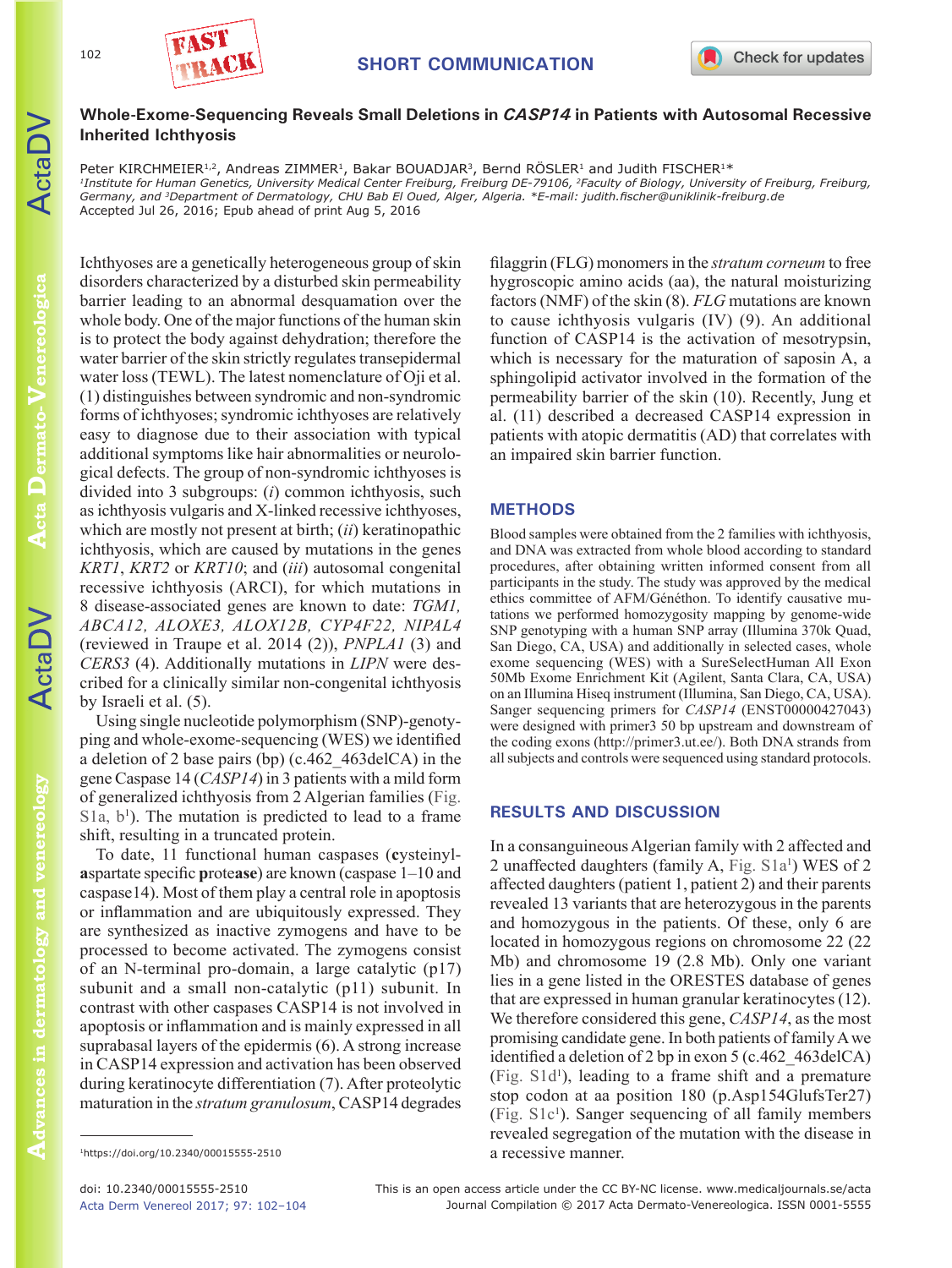ActaDV

Advances in dermatology and venereology **Advances in dermatology and venereology**

Re-analysis of the genotyping data revealed 11 patients with homozygous haplotypes around *CASP14* with a size from 180 kb to 31 Mb. Sanger sequencing of these patients identified an additional Algerian patient (patient 3) with the same mutation that also segregates with the disease in this family without known consanguinity. Patient 3 is the only affected individual in this family and was born without a collodion membrane (family B; Fig. S1b<sup>1</sup>). He showed fine whitish scales over the whole body without erythema. No other symptoms, such as palmoplantar keratoderma, nail-, hair-, or teeth- anomalies, were observed. The mild phenotype of patient 3 was primarily diagnosed as ichthyosis vulgaris without the mention of AD-like lesions and treated with Vaseline containing 5% acetylsalicylate. As both families are from the same geographical region and share the same haplotype and mutation, a common origin is very likely. Unfortunately no further clinical data, biopsies or photos are available from these Algerian families. Interestingly, patient 3 defined the smallest common homozygous interval of the 3 patients by a region of 0.6 Mb. This small region was not detected by homozygosity mapping. Obviously there was only a distant kinship degree between the parents, since they did not indicate a known consanguinity.

The deletion leads to a frame shift located at the second aa of the p11 subunit [\(Fig. S1c](https://doi.org/10.2340/00015555-2510)<sup>1</sup>), which is highly conserved in mammals (homology 70.9–98.7%) and essential for the formation of active CASP14 (6). In combination with the resulting premature stop codon at aa 180 the caspase activity is most likely strongly disturbed or completely abolished. The premature stop codon would result in a mRNA predicted to be degraded by nonsense mediated decay (13). "MutationTaster" calculated pathogenicity with a result score of 1.0 (www.mutationtaster. org/ accessed 10 November 2015). The ExAC-database lists this variation 25 times, but exclusively in a heterozygous status (allele frequency: 0.0002059). No other homozygous or compound heterozygous stop or frame shift mutations in *CASP14* are reported in the ExACdatabase or in the literature (http://exac.broadinstitute. org/about). Furthermore, procaspase-14 has to be processed by the chymotrypsin-like serine protease kallikreinrelated peptidase-7 (KLK7) to produce an intermediate form that is essential for the activation of procaspase-14. The lack of the KLK7 recognition and cleaving site in our patients precludes this process (14). Summing up a complete lack of CASP14-activity is very likely. The functions of CASP14 in the skin and the consequences of its deficiency in mice are well known and described in detail in the literature (15–18). The resulting disturbance of the skin permeability barrier, xerosis, an increased TEWL and hyperlinearity are symptomatic in patients with autosomal recessive ichthyoses (2), IV and patients with AD (11) and are also present in caspase-14-knockout mice (17, 18). Caspase-14 activated mesotrypsin processes prosaposin to produce saposin A, which is important for maintenance of the skin barrier. The lack of active mesotrypsin due to a CASP14 deficiency would result in an impaired permeability barrier (10), a main feature of autosomal recessive ichthyoses and AD. The mild phenotype of patient 3, which was first diagnosed as IV, allowed no distinct clinical classification. It demonstrates a clinical grey-zone of phenotypes between patients with lipid-processing disturbances, as seen in autosomal recessive congenital ichthyoses and patients with FLG defects observed in IV and AD, and in our patients with an intermediate phenotype with CASP14 defects. The involvement of FLG and CASP14 in the NMF-pathway may explain the very similar phenotypes of our patients and subjects with ichthyosis vulgaris.

In conclusion we suppose that mutations in human *CASP14* lead to a disturbed skin barrier and are causative for the skin phenotype in our 3 patients.

### **ACKNOWLEDGEMENTS**

The authors would like to thank the families and patients involved in this study. Part of the study was supported by a grant from the German research foundation (DFG)

*The authors have no conflicts of interest to declare.*

#### **REFERENCES**

- 1. Oji V, Tadini G, Akiyama M, Blanchet Bardon C, Bodemer C, Bourrat E, et al. Revised nomenclature and classification of inherited ichthyoses: results of the First Ichthyosis Consensus Conference in Sorèze 2009. J Am Acad Dermatol 2010; 63: 607–641.
- 2. Traupe H, Fischer J, Oji V. Nonsyndromic types of ichthyoses – an update. J Dtsch Dermatol Ges 2014; 12: 109–121.
- 3. Grall A, Guaguère E, Planchais S, Grond S, Bourrat E, Hausser I, et al. PNPLA1 mutations cause autosomal recessive congenital ichthyosis in golden retriever dogs and humans. Nat Genet 2012; 44: 140–147.
- 4. Radner FPW, Marrakchi S, Kirchmeier P, Kim G-J, Ribierre F, Kamoun B, et al. Mutations in CERS3 cause autosomal recessive congenital ichthyosis in humans. PLoS Genet 2013; 9: e1003536.
- 5. Israeli S, Khamaysi Z, Fuchs-Telem D, Nousbeck J, Bergman R, Sarig O, et al. A mutation in LIPN, encoding epidermal lipase N, causes a late-onset form of autosomal-recessive congenital ichthyosis. Am J Hum Genet 2011; 88: 482–487.
- 6. Earnshaw WC, Martins LM, Kaufmann SH. Mammalian caspases: structure, activation, substrates, and functions during apoptosis. Annu Rev Biochem 1999; 68: 383–424.
- 7. Eckhart L, Declercq W, Ban J, Rendl M, Lengauer B, Mayer C, et al. Terminal differentiation of human keratinocytes and stratum corneum formation is associated with caspase-14 activation. J Invest Dermatol 2000; 115: 1148–1151.
- 8. Eckhart L, Tschachler E. Cuts by caspase-14 control the proteolysis of filaggrin. J Invest Dermatol 2011; 131: 2173–2175.
- 9. Smith FJD, Irvine AD, Terron-Kwiatkowski A, Sandilands A, Campbell LE, Zhao Y, et al. Loss-of-function mutations in the gene encoding filaggrin cause ichthyosis vulgaris. Nat Genet 2006; 38: 337–342.
- 10. Yamamoto-Tanaka M, Motoyama A, Miyai M, Matsunaga Y, Matsuda J, Tsuboi R, et al. Mesotrypsin and caspase-14 participate in prosaposin processing: potential relevance to epidermal permeability barrier formation. J Biol Chem 2014; 289: 20026–20038.